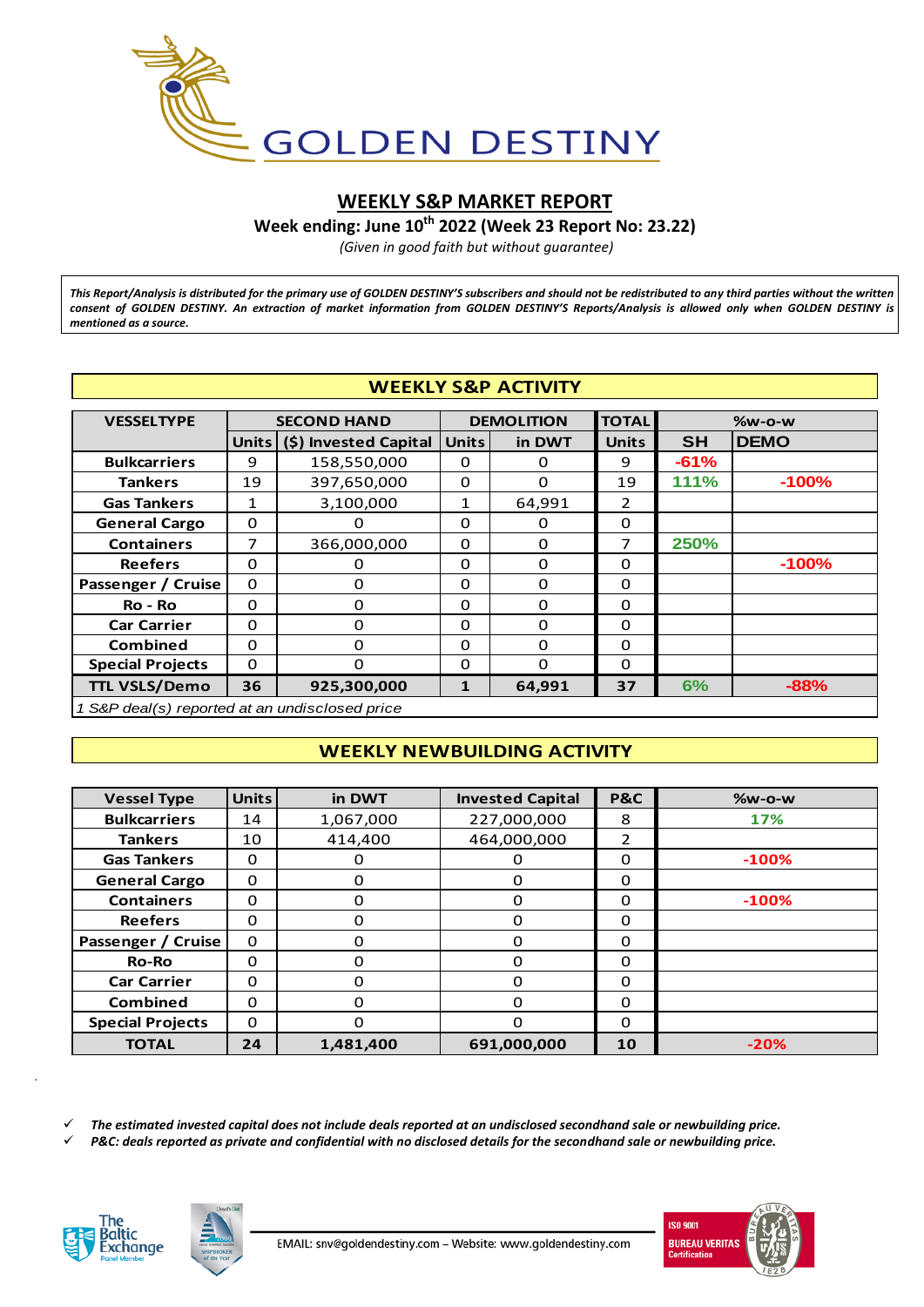|                          | <b>SECONDHAND TONNAGE SOLD FOR FURTHER TRADING</b>            | <b>GDSA</b><br><b>S&amp;P</b> |
|--------------------------|---------------------------------------------------------------|-------------------------------|
|                          | <b>BULK CARRIERS</b>                                          | US\$/Dwt                      |
| <b>ROSEBANK</b>          | 177,029 DWT BLT 10 CHR 9 HO HA MAN-B&W 22,923 BHP             |                               |
|                          | SOLD FOR ABT US \$29 MIL TO UNDISCLOSED BYRS                  | 163.81                        |
| <b>ORIENT PRIMA</b>      | 76,596 DWT BLT 05 JPN 7 HO HA MAN-B&W 14,031 BHP              |                               |
|                          | SOLD FOR ABT US \$17 MIL TO UNDISCLOSED BYRS                  | 221.94                        |
| <b>GLORY ONE</b>         | 73,810 DWT BLT 02 JPN 7 HO HA B&W 14,100 BHP                  |                               |
|                          | SOLD FOR ABT US \$11.5 MIL TO CHINESE BYRS SS/DD DUE.         | 155.81                        |
| <b>VAN FORTUNE</b>       | 56,847 DWT BLT 09 CHR 5 HO HA CR 4 x 30 T MAN-B&W 12,889 BHP  |                               |
|                          | SOLD FOR ABT US \$16.5 MIL TO UNDISCLOSED BYRS                | 290.25                        |
| <b>INTERLINK DIGNITY</b> | 38,668 DWT BLT 15 CHR 5 HO HA CR 4 x 30 T MAN-B&W 8,294 BHP   |                               |
|                          | SOLD FOR ABT US \$26.3 MIL TO UK BYRS.                        | 680.15                        |
| AFRICAN ROOK             | 37,686 DWT BLT 15 JPN 5 HO HA CR 4 x 30 T MAN-B&W 9,103 BHP   |                               |
|                          | SOLD FOR ABT US \$27 MIL TO UNDISCLOSED BYRS.OPEN HATCH       | 716.45                        |
| <b>ADRIATIC PEARL</b>    | 37,294 DWT BLT 12 CHR 5 HO HA CR 4 x 30 T WARTSILA 10,088 BHP |                               |
|                          | SOLD FOR ABT US \$19.75 MIL TO EUROPEAN BYRS.BWTS FITTED.     | 529.58                        |
| <b>ASOMATOS</b>          | 28,498 DWT BLT 03 JPN 5 HO HA CR 4 x 30.5 T MAN-B&W 7,959 BHP |                               |
|                          | SOLD FOR ABT US \$11.5 MIL TO UNDISCLOSED BYRS                | 403.54                        |
| PACIFIC NOBLE            | 28,198 DWT BLT 12 JPN 5 HO HA CR 4 x 30.5 T MAN-B&W 7,954 BHP |                               |
|                          | SOLD FOR AN UNDISCLOSED PRICE TO GREEK BYRS                   | N/A                           |

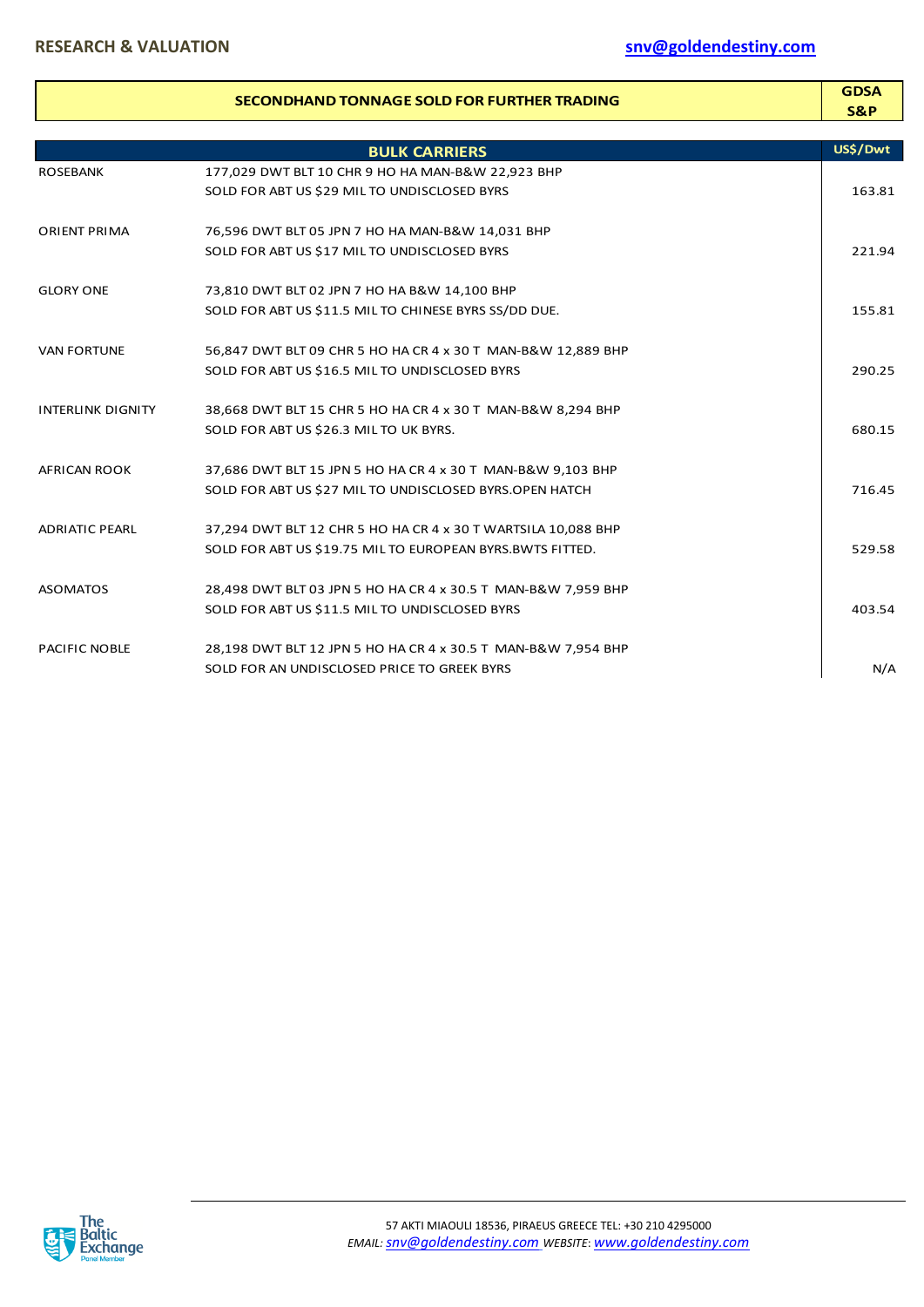# **RESEARCH & VALUATION [snv@goldendestiny.com](mailto:snv@goldendestiny.com)**

|                                                                                                                                                                                                    | <b>TANKERS</b>                                                                                                                                                                                                                                                                                                                                                                                                                                                                                                                                                                                                       | US\$/Dwt |
|----------------------------------------------------------------------------------------------------------------------------------------------------------------------------------------------------|----------------------------------------------------------------------------------------------------------------------------------------------------------------------------------------------------------------------------------------------------------------------------------------------------------------------------------------------------------------------------------------------------------------------------------------------------------------------------------------------------------------------------------------------------------------------------------------------------------------------|----------|
| <b>DUQM</b>                                                                                                                                                                                        | 310,084 DWT BLT 08 JPN DH 15 TNKS OIL CAP. 339,330 CBM MAN-B&W 42,202 BHP<br>SOLD FOR ABT US \$39 MIL TO CHINESE BYRS                                                                                                                                                                                                                                                                                                                                                                                                                                                                                                | 125.77   |
| <b>MARVIN STAR</b>                                                                                                                                                                                 | 157,985 DWT BLT 09 KRS DH 12 TNKS COILED OIL CAP. 166,900 CBM MAN-B&W 25,370 BHP<br>SOLD FOR ABT US \$26.5 MIL TO GREEK BYRS. ACTION SALE.LAID UP SINCE LAST YEAR.                                                                                                                                                                                                                                                                                                                                                                                                                                                   | 167.74   |
| <b>RIDGEBURY ASTARI</b>                                                                                                                                                                            | 149,991 DWT BLT 02 JPN DH 12 TNKS COILED OIL CAP. 160,638 CBM SULZER 22,379 BHP<br>SOLD FOR ABT US \$15.5 MIL TO UNDISCLOSED BYRS.SS DUE 07/2022                                                                                                                                                                                                                                                                                                                                                                                                                                                                     | 103.34   |
| <b>GODAM</b>                                                                                                                                                                                       | 113,553 DWT BLT 06 KRS DH 12 TNKS COILED OIL CAP. 121,270 CBM MAN-B&W 21,509 BHP<br>SOLD FOR ABT US \$22 MIL TO UNDISCLOSED BYRS                                                                                                                                                                                                                                                                                                                                                                                                                                                                                     | 193.74   |
| SABREWING                                                                                                                                                                                          | 49,323 DWT BLT 04 JPN DH 18 TNKS COATED OIL CAP. 55,417 CBM B&W 12,900 BHP<br>SOLD FOR ABT US \$9.5 MIL TO UNDISCLOSED BYRS                                                                                                                                                                                                                                                                                                                                                                                                                                                                                          | 192.61   |
| <b>CHALLENGE PASSAGE</b>                                                                                                                                                                           | 48,658 DWT BLT 05 JPN DH 16 TNKS COATED - CLD OIL CAP. 54,750 CBM MAN-B&W 12,889 BHP<br>SOLD FOR ABT US \$12.75 MIL TO UNDISCLOSED BYRS                                                                                                                                                                                                                                                                                                                                                                                                                                                                              | 262.03   |
| <b>MAERSK SEAFARER</b><br><b>MAERSK CAELUM</b><br><b>MAERSK NAVIGATOR</b><br><b>MAERSK ALTUS</b><br><b>MAERSK CIRRUS</b><br><b>MAERSK STRATUS</b><br><b>MAERSK NIMBUS</b><br><b>MAERSK CUMULUS</b> | 45,999 DWT BLT 16 KRS DH 12 TNKS OIL CAP. 52,693 CBM MAN-B&W 12,454 BHP<br>45,999 DWT BLT 16 KRS DH 12 TNKS OIL CAP. 52,693 CBM MAN-B&W 12,454 BHP<br>45,999 DWT BLT 16 KRS DH 12 TNKS OIL CAP. 52,693 CBM MAN-B&W 12,454 BHP<br>39,999 DWT BLT 17 KRS DH 12 TNKS OIL CAP. 44,252 CBM MAN-B&W 11,665 BHP<br>39,999 DWT BLT 17 KRS DH 12 TNKS OIL CAP. 44,252 CBM MAN-B&W 11,665 BHP<br>39,999 DWT BLT 17 KRS DH 12 TNKS OIL CAP. 44,252 CBM MAN-B&W 11,665 BHP<br>39,999 DWT BLT 16 KRS DH 12 TNKS OIL CAP. 44,252 CBM MAN-B&W 11,665 BHP<br>39,999 DWT BLT 16 KRS DH 12 TNKS OIL CAP. 44,252 CBM MAN-B&W 11,665 BHP |          |
|                                                                                                                                                                                                    | SOLD ENBLOC FOR ABT US \$230 MIL TO SKOREAN BYRS                                                                                                                                                                                                                                                                                                                                                                                                                                                                                                                                                                     | 680.49   |
| ANGEL NO.6                                                                                                                                                                                         | 45,663 DWT BLT 05 JPN DH 14 TNKS COATED OIL CAP. 50,945 CBM MITSUBISHI 12,599 BHP<br>SOLD FOR ABT US \$9.4 MIL TO UNDISCLOSED BYRS.BWTS FITTED                                                                                                                                                                                                                                                                                                                                                                                                                                                                       | 205.86   |
| <b>HANS SCHOLL</b>                                                                                                                                                                                 | 40,250 DWT BLT 04 KRS DH 12 TNKS COATED - CLD OIL CAP. 42,560 CBM MAN-B&W 11,641 BHP<br>SOLD FOR ABT US \$8.1 MIL TO UNDISCLOSED BYRS                                                                                                                                                                                                                                                                                                                                                                                                                                                                                | 201.24   |
| <b>BIANCA AMORETTI</b>                                                                                                                                                                             | 29,524 DWT BLT 03 CHR DH 14 TNKS COATED - COILED OIL CAP. 34,797 CBM MAK 11,421 BHP<br>SOLD FOR ABT US \$6 MIL TO UNDISCLOSED BYRS                                                                                                                                                                                                                                                                                                                                                                                                                                                                                   | 203.22   |
| <b>CHEM EAGLE</b>                                                                                                                                                                                  | 25,419 DWT BLT 08 KRS DH 12 TNKS COATED OIL CAP. 29,121 CBM MAN-B&W 10,686 BHP<br>SOLD FOR ABT US \$9 MIL TO UNDISCLOSED BYRS                                                                                                                                                                                                                                                                                                                                                                                                                                                                                        | 354.07   |
| <b>CHEM VENUS</b>                                                                                                                                                                                  | 19,888 DWT BLT 04 JPN DH 26 TNKS COATED - COILED OIL CAP. 21,457 CBM B&W 8,362 BHP<br>SOLD FOR ABT US \$9.9 MIL TO UNDISCLOSED BYRS.BWTS FITTED.STST                                                                                                                                                                                                                                                                                                                                                                                                                                                                 | 497.79   |
|                                                                                                                                                                                                    | <b>GAS TANKERS</b>                                                                                                                                                                                                                                                                                                                                                                                                                                                                                                                                                                                                   | US\$/Cbm |
|                                                                                                                                                                                                    |                                                                                                                                                                                                                                                                                                                                                                                                                                                                                                                                                                                                                      |          |

BETAGAS 4,663 DWT BLT 97 GBI DS GAS CAP. 5,699 CBM MAK 5,384 BHP SOLD FOR ABT US \$3.1 MIL TO INDONESIAN BYRS 543.96

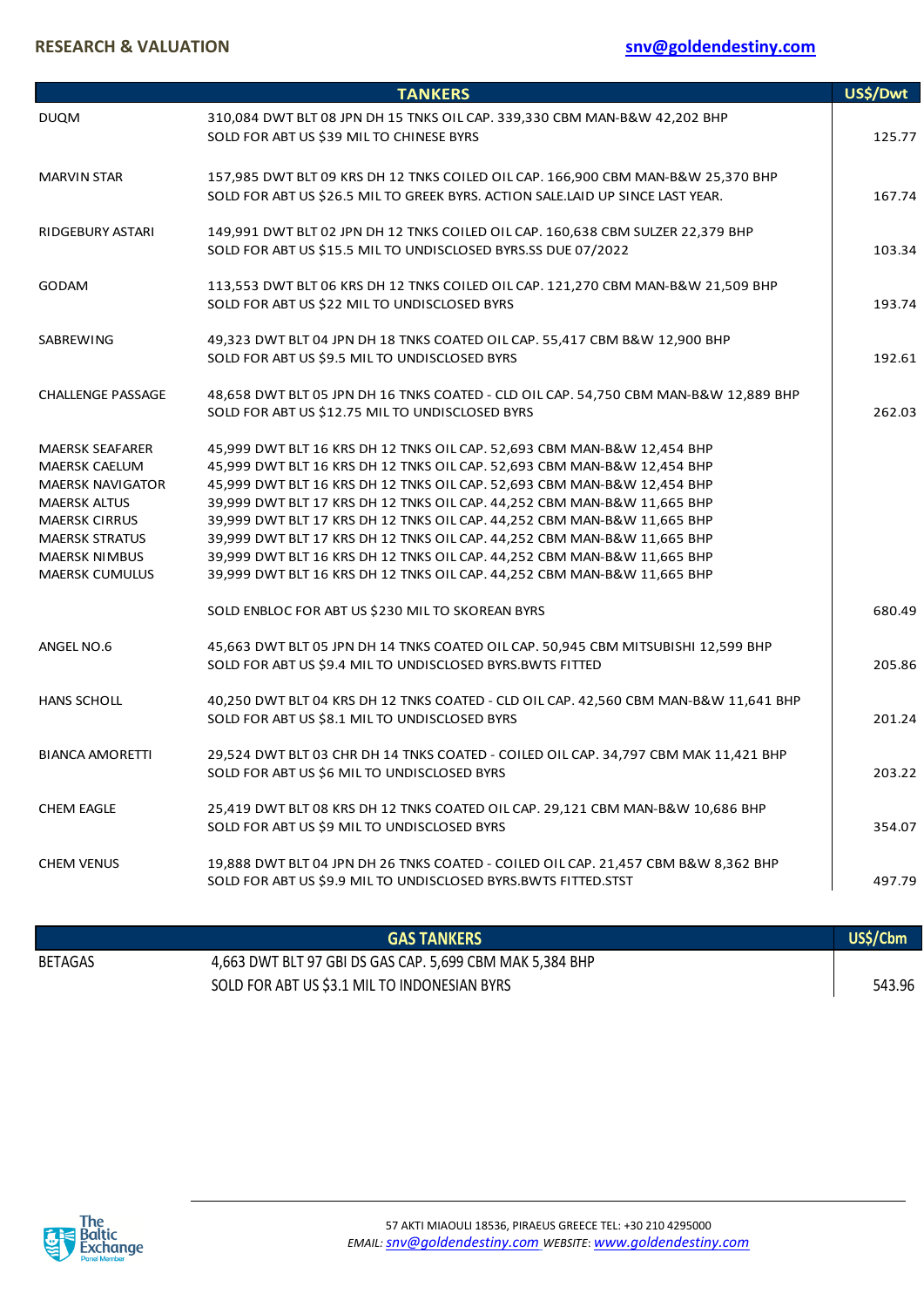|                          | <b>CONTAINERS</b>                                                     | US\$/Teu |
|--------------------------|-----------------------------------------------------------------------|----------|
| <b>SEAMAX DARIEN</b>     | 105,386 DWT BLT 03 KRS 8,063 TEU B&W 93,158 BHP                       |          |
| <b>SEAMAX BRIDGEPORT</b> | 105,376 DWT BLT 03 KRS 8,063 TEU B&W 93,126 BHP                       |          |
| SEAMAX GREENWICH         | 101,847 DWT BLT 04 KRS 8,238 TEU MAN-B&W 93,358 BHP                   |          |
| SEAMAX FAIRFIELD         | 101,411 DWT BLT 06 KRS 8,208 TEU MAN-B&W 93,323 BHP                   |          |
| <b>SEAMAX NEW HAVEN</b>  | 100,887 DWT BLT 05 KRS 8,084 TEU SULZER 93,323 BHP                    |          |
|                          | SOLD ENBLOC FOR ABT US \$300 MIL TO SWISS BYRS                        | 7.379    |
| OEL KEDARNATH            | 41,850 DWT BLT 03 POL 6 HO 11 HA CR 3 x 45 T 3,091 TEU B&W 34,300 BHP |          |
|                          | SOLD FOR ABT US \$45 MIL TO SWISS BYRS                                | 14,558   |
| A MIZUHO                 | 13,676 DWT BLT 08 CHR CR 2 x 45 T 1,022 TEU MAN-B&W 12,889 BHP        |          |
|                          | SOLD FOR ABT US \$21 MIL TO UNDISCLOSED BYRS                          | 20,548   |

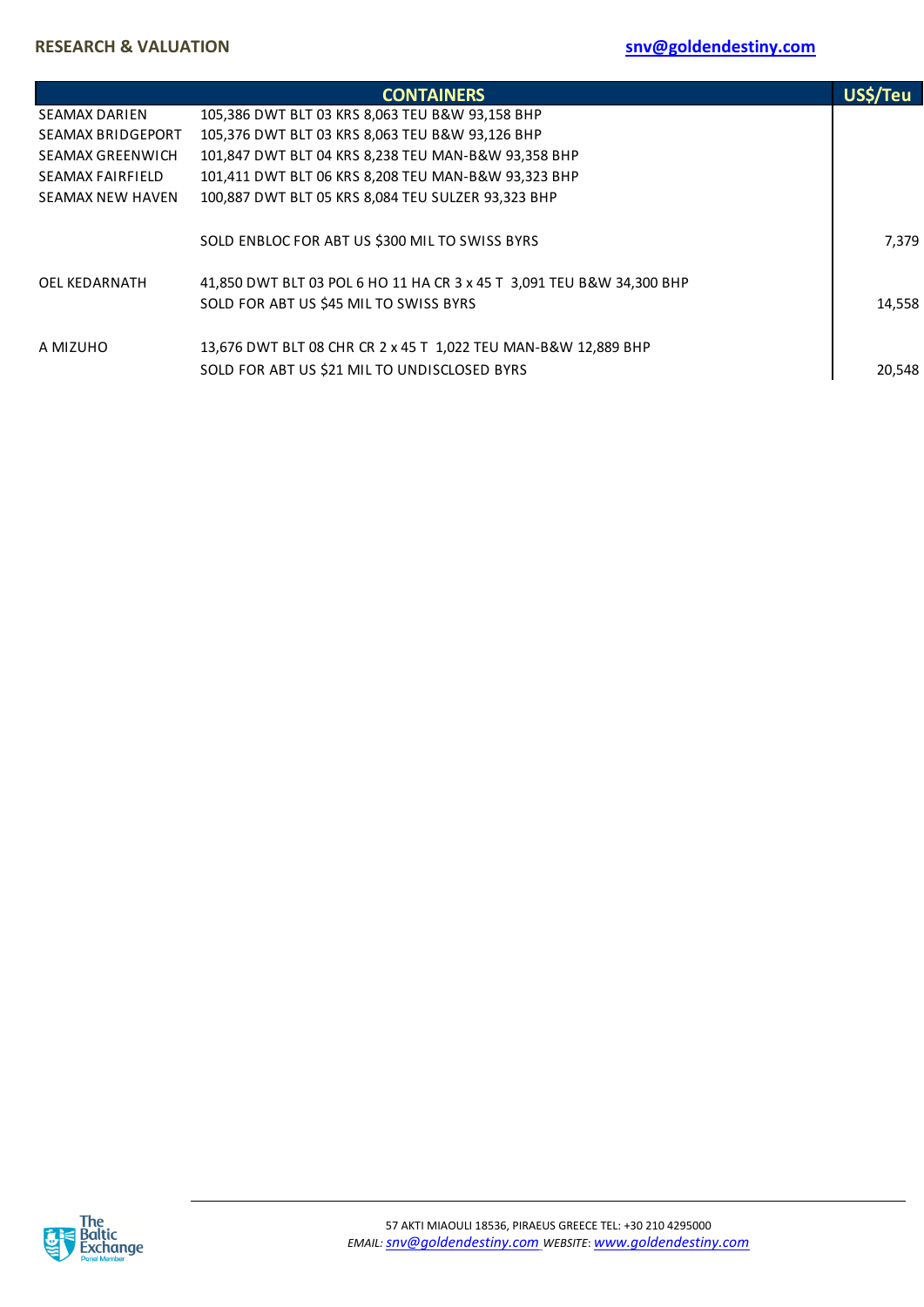#### **NEWBUILDING MARKET ORDERS**

|                           |            |                               | <b>BULK CARRIERS</b> |                |                |             |                |
|---------------------------|------------|-------------------------------|----------------------|----------------|----------------|-------------|----------------|
| <b>Units</b>              | <b>Dwt</b> | <b>Contractor</b>             | <b>Country</b>       | <b>Builder</b> | <b>Country</b> | <b>Dely</b> | Price(\$)/unit |
|                           | 82,500     | Safe Bulkers                  | GR                   | Cosco Yangzhou | <b>PRC</b>     | 2024        |                |
| EEDI phase 3.NOx Tier III |            |                               |                      |                |                |             |                |
| 4                         | 82,000     | <b>CMB Financial Leasing</b>  | <b>PRC</b>           | Dalian COSCO   | <b>PRC</b>     | 2025        | \$40 mil       |
| <b>NOx Tier III</b>       |            |                               |                      |                |                |             |                |
|                           | 82,000     | <b>ICBC Financial Leasing</b> | <b>PRC</b>           | COSCO HI       | <b>PRC</b>     | 2024        | ۰              |
| Against TC by Shagang.    |            |                               |                      |                |                |             |                |
|                           | 63,500     | <b>CMB Financial Leasing</b>  | <b>PRC</b>           | New Dayang     | <b>PRC</b>     | 2025        | \$33.5 mil     |
| <b>NOx Tier III</b>       |            |                               |                      |                |                |             |                |
|                           | 37,000     | Yasa Shpg & Trading           | <b>TUR</b>           | Onomichi       | JPN            | 2023        |                |

|                        |                         |                   | <b>TANKERS</b> |                 |                |             |                          |
|------------------------|-------------------------|-------------------|----------------|-----------------|----------------|-------------|--------------------------|
| <b>Units</b>           | Dwt                     | <b>Contractor</b> | <b>Country</b> | <b>Builder</b>  | <b>Country</b> | <b>Dely</b> | Price(\$)/unit           |
| 8                      | 50,000                  | EuroGreen         | <b>NOR</b>     | <b>NewTimes</b> | <b>PRC</b>     | 2026        | \$58 mil                 |
|                        | Dual Fuelled. Methanol. |                   |                |                 |                |             |                          |
|                        | 7,200                   | SC Shipping Co.   | PRC            | Wuchang         | PRC            | 2024        | $\overline{\phantom{a}}$ |
| <b>Stainless Steel</b> |                         |                   |                |                 |                |             |                          |

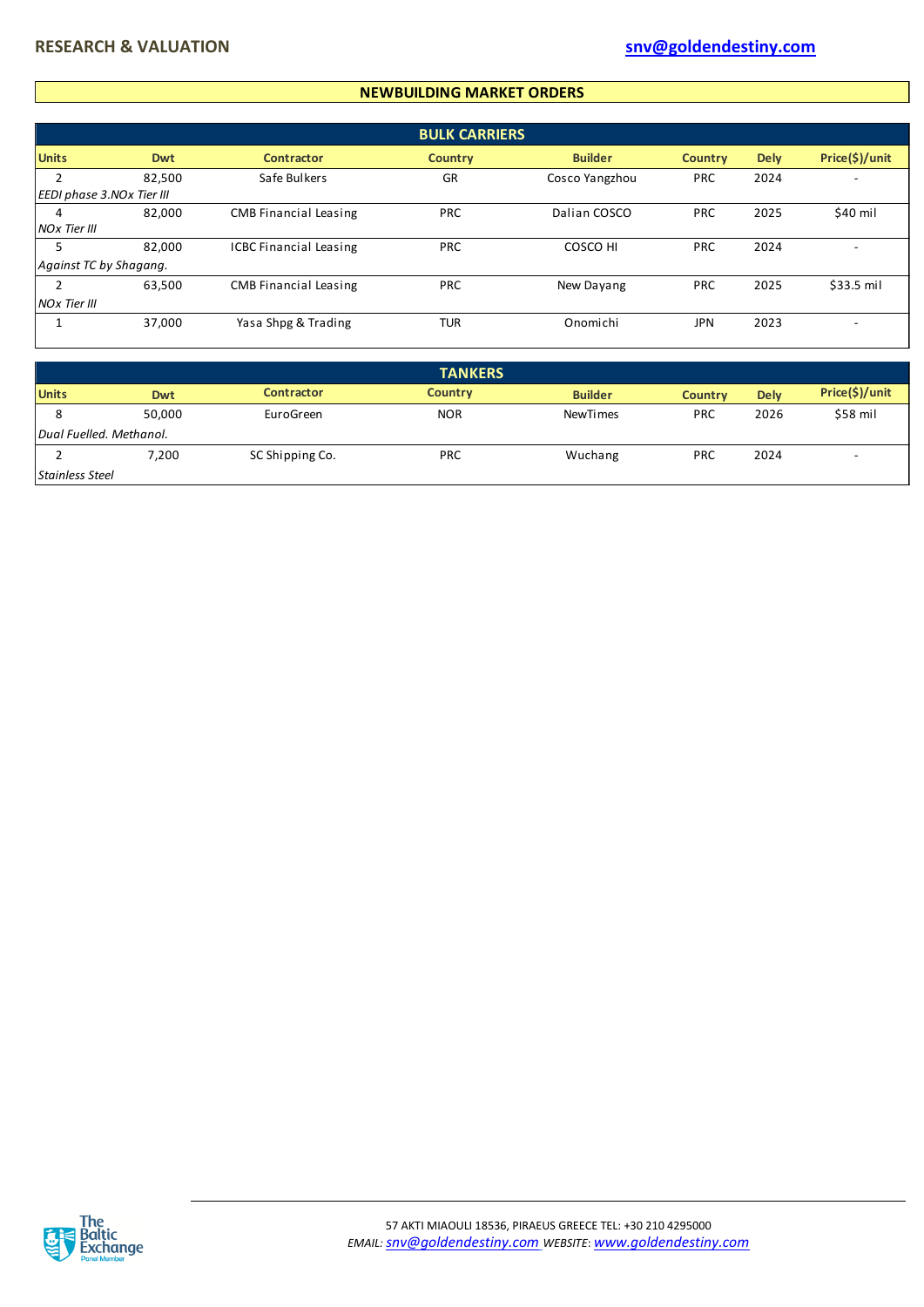## **DEMOLITION MARKET**

#### **WEEKLY DEMOLITION ACTIVITY PER VESSEL TYPE**

| <b>VESSEL TYPE</b>      | <b>WEEK 23-2022</b> |          | <b>WEEK 22-2022</b> |              | <b>DEMOLITION ACTIVITY</b>  |
|-------------------------|---------------------|----------|---------------------|--------------|-----------------------------|
|                         | <b>Units</b>        | in DWT   | <b>Units</b>        | in DWT       | $%w-o-w$<br>in No. of Units |
| <b>Bulkcarriers</b>     | 0                   | 0        | 0                   | 0            |                             |
| <b>Tankers</b>          | 0                   | $\Omega$ | 7                   | 367,335      | $-100%$                     |
| <b>Gas Tankers</b>      |                     | 64,991   | 0                   | 0            |                             |
| <b>General Cargo</b>    | 0                   | 0        | 0                   | 0            |                             |
| <b>Containers</b>       | 0                   | 0        | 0                   | $\Omega$     |                             |
| <b>Reefers</b>          | $\Omega$            | $\Omega$ | 1                   | 3,901        | $-100%$                     |
| Passenger / Cruise      | 0                   | 0        | 0                   | 0            |                             |
| Ro-Ro                   | 0                   | $\Omega$ | 0                   | 0            |                             |
| <b>Car Carrier</b>      | 0                   | 0        | 0                   | 0            |                             |
| <b>Combined</b>         | 0                   | $\Omega$ | 0                   | $\Omega$     |                             |
| <b>Special Projects</b> | U                   | $\Omega$ | N                   | <sup>0</sup> |                             |
| <b>TOTAL</b>            |                     | 64,991   | 8                   | 371,236      | $-88%$                      |

#### **WEEKLY DEMOLITION ACTIVITY PER DEMO COUNTRY**

| <b>DEMO COUNTRY</b> | <b>WEEK 23-2022</b> |          |                | <b>WEEK 22-2022</b> | <b>DEMOLITION ACTIVITY</b> |  |
|---------------------|---------------------|----------|----------------|---------------------|----------------------------|--|
|                     |                     |          |                |                     | $%w-o-w$                   |  |
|                     | <b>Units</b>        | in DWT   | <b>Units</b>   | in DWT              | in No. of Units            |  |
| <b>Bangladesh</b>   |                     |          | 2              | 109,113             | $-100%$                    |  |
| <b>India</b>        |                     |          | 3              | 248,461             | $-100%$                    |  |
| Pakistan            |                     | $\Omega$ | 0              | O)                  |                            |  |
| China               |                     |          |                | O                   |                            |  |
| <b>Turkey</b>       |                     |          |                | 4,621               | $-100%$                    |  |
| <b>Unknown</b>      |                     | 64,991   | $\overline{2}$ | 9,041               | $-50%$                     |  |
| <b>TOTAL</b>        |                     | 64,991   | 8              | 371,236             | $-88%$                     |  |

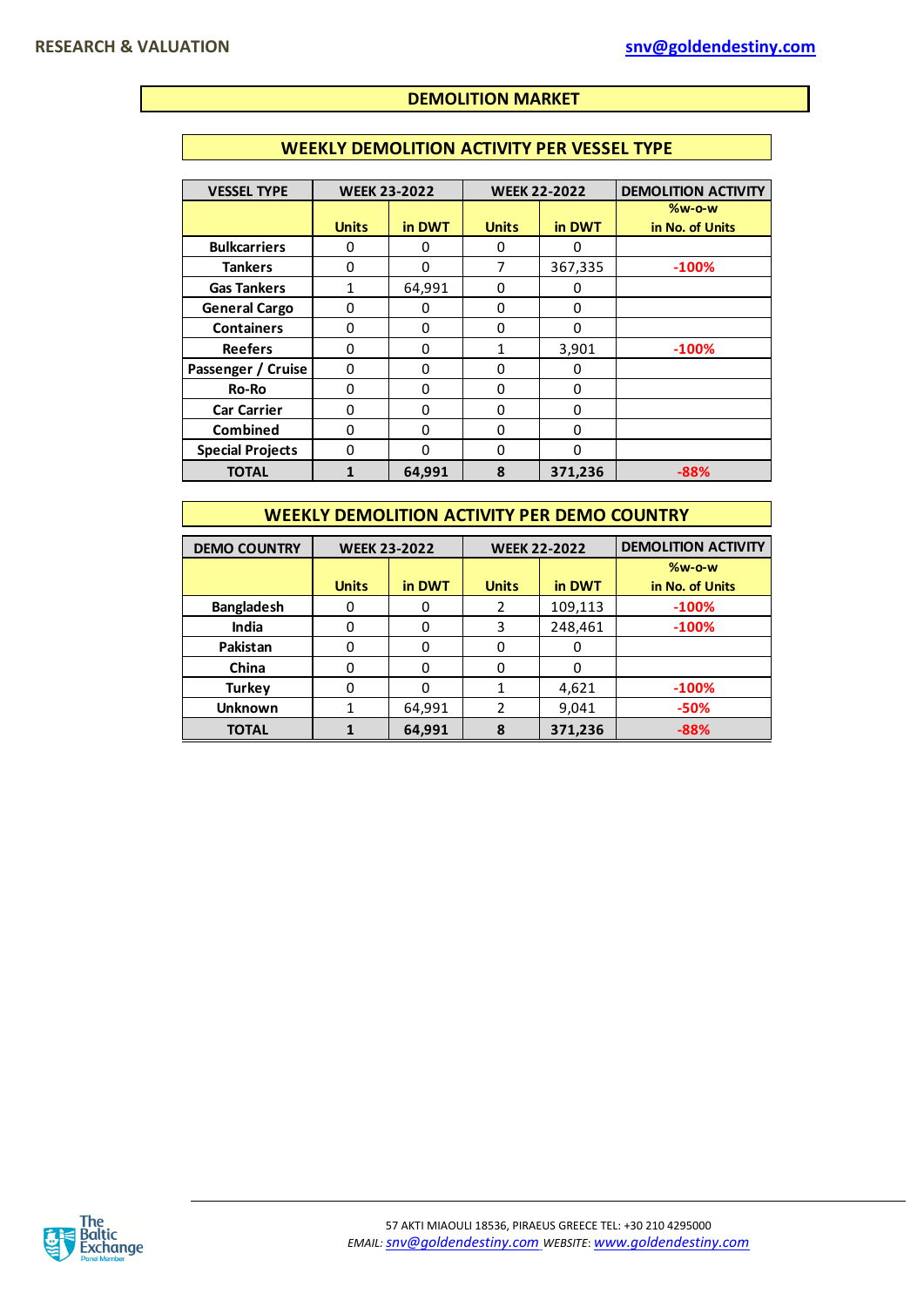| <b>TONNAGE SOLD FOR DEMOLITION</b> |                     |       |            |                    |                          |                                |                        |  |  |  |
|------------------------------------|---------------------|-------|------------|--------------------|--------------------------|--------------------------------|------------------------|--|--|--|
| <b>Name</b>                        | <b>Built</b><br>Dwt |       | Country    | <b>LDT</b>         | <b>Price</b><br>(5)      | <b>Scrap Price</b><br>$$/$ Idt | <b>Demo</b><br>Country |  |  |  |
|                                    |                     |       |            | <b>GAS TANKERS</b> |                          |                                |                        |  |  |  |
| <b>DAHLIA</b>                      | 64.991              | 1.979 | <b>USA</b> | 33,140             | $\overline{\phantom{0}}$ | $\overline{\phantom{0}}$       | -                      |  |  |  |
|                                    |                     |       |            |                    |                          |                                | <b>GREEN RECYCLING</b> |  |  |  |

*Note: The reported demolition sales might not reflect the current demolition market*